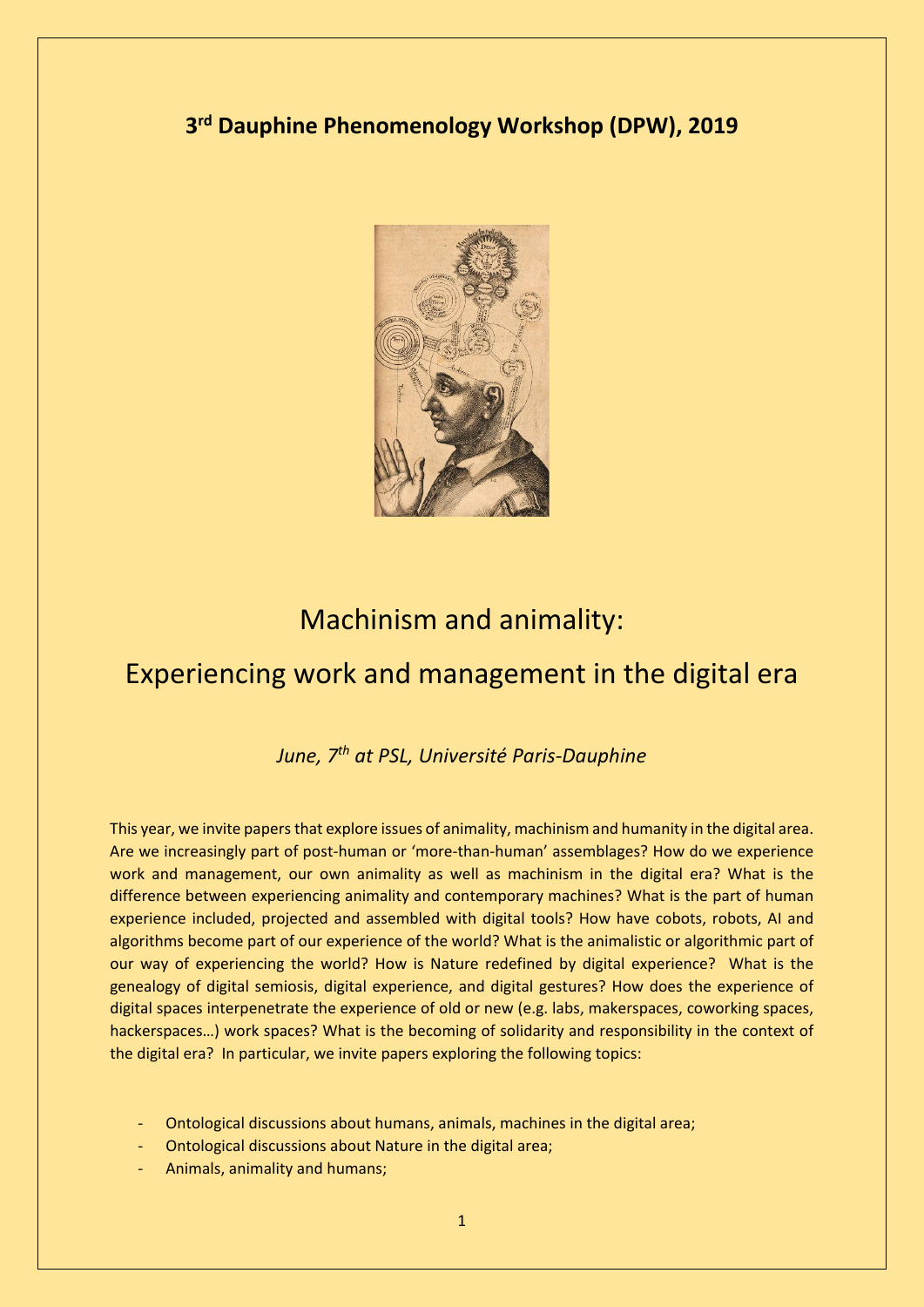- Animals, animality and machines;
- Reasons, rationality, animality and managerial techniques;
- Management, nature and animality;
- Fictions and new forms of machinism (Dracula, Frankenstein…);
- The experience of new ways of working and their relationships with animality and machinism;
- The question of the face in the digital world;
- Debates about posthumanism;
- Explorations of the issues of time, space and embodiment in the digital area;
- Methodological issues about animality and machinism;
- Status of new neurological artifacts included in recent AI-based technologies;
- History of cybernetics, the electronic brain and Macy conferences and their influence on contemporary semiosis;
- The genealogy of contemporary semiosis;
- The becoming of responsibility, intercorporeity, community and solidarity in the digital era;
- More general discussions about phenomenological or post-phenomenological approaches are also welcome.

#### **References**

Arendt, H. (1958, 1998). The human condition. University of Chicago Press.

Barad, K. (2003). Posthumanist performativity: Toward an understanding of how matter comes to matter. Signs: Journal of women in culture and society, 28(3), 801-831.

Bateson, G. (1973). Form, Substance and Difference. In Steps to an Ecology of Mind, edited by G. Bateson, 423-440. London: Paladin.

Cassou-Noguès, P. (2007). Une histoire de machines, de vampires et de fous. Vrin.

Chia, R. (2002). Essai: Time, duration and simultaneity: Rethinking process and change in organizational analysis. Organization Studies, 23(6), 863-868.

Cunliffe, A. L. (2009). The philosopher leader: On relationalism, ethics and reflexivity—A critical perspective to teaching leadership. Management Learning, 40(1), 87-101.

de Vaujany, F. X., & Aroles, J. (2018). Nothing happened, something happened: Silence in a makerspace. Management Learning, DOI: 1350507618811478.

Dewey, J. (1938, 2007). Experience and education. Simon and Schuster.

Hayles, N.K. 1999. How we became Posthuman: Virtual Bodies in Cybernetics, Literature, and Informatics. Chicago: University of Chicago Press.

Heidegger, M., Boehm, R., De Waelhens, A., & Vezin, F. (1927, 1964). Être et temps (Vol. 150). Paris: Gallimard.

Henry, M., & Etzkorn, G. J. (1963, 2015). L'essence de la manifestation, Paris : Presses Universitaires de France.

Hernes, T. (2014). A process theory of organization. Oxford: Oxford University Press.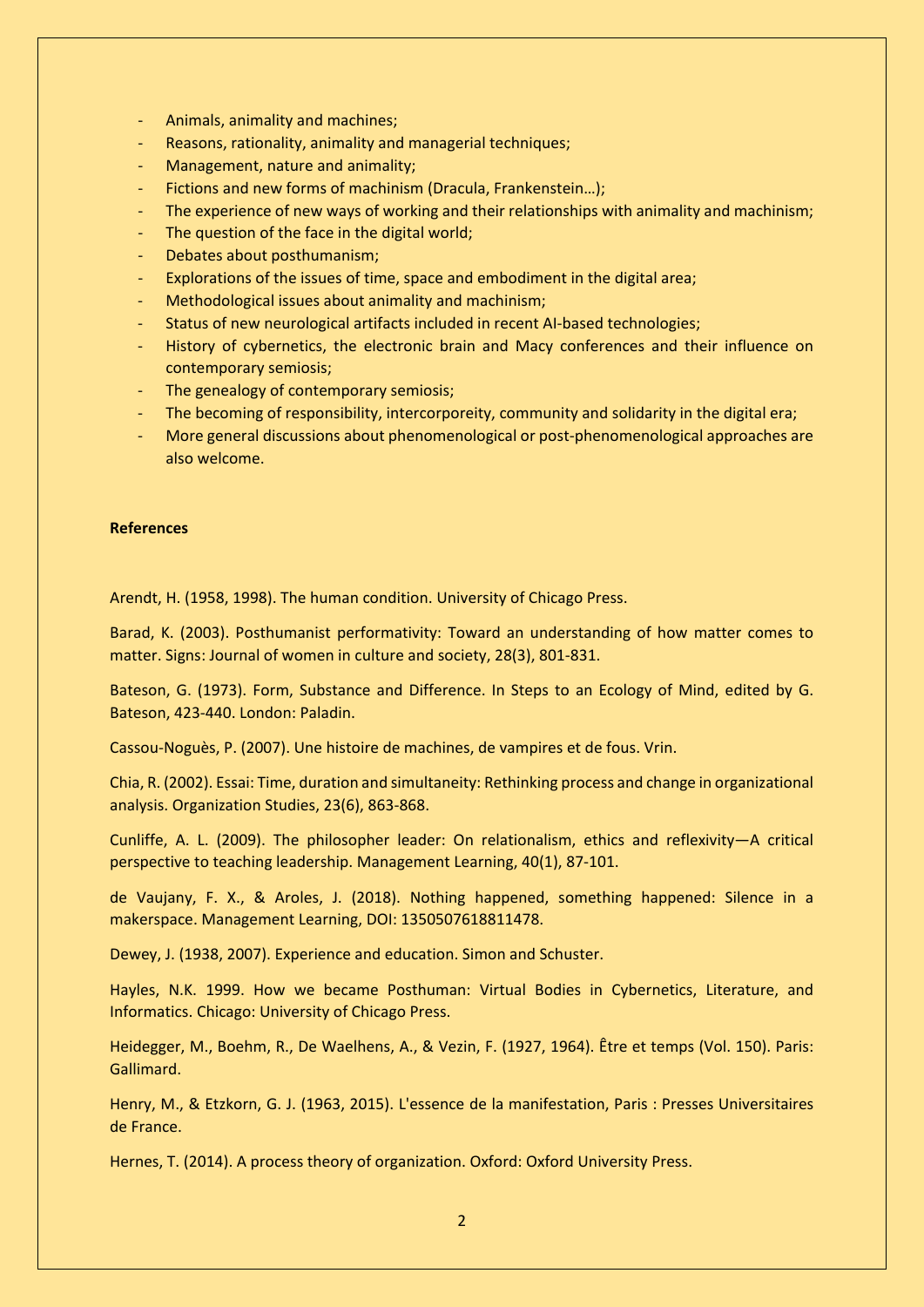Küpers, W. (2014). Phenomenology of the embodied organization: The contribution of Merleau-Ponty for organizational studies and practice. New York: Springer.

Labatut, J., Munro, I., & Desmond, J. (2016). Animals and organizations. *Organization, <https://journals.sagepub.com/doi/abs/10.1177/1350508416629967>*

Lorino, P. (2013). Management Systems as Organizational 'Architextures'. In de Vaujany, F.X. and Mitev, N. (Eds). Materiality and Space. (pp. 62-95). Palgrave Macmillan UK.

Mazis, G.A. (2016). Merleau-Ponty and the Face of the World: Silence, Ethics, Imagination, and Poetic Ontology. New York: SUNY Press.

MacKenzie, D., Muniesa, F., & Siu, L. (2007). Do economist make markets? On the performativity of economics. Princeton University Press, Princeton.

Merleau-Ponty, M. (1945, 2013). Phénoménologie de la perception. Paris: Gallimard.

Merleau-Ponty, M. (2017). La Nature. Notes. Cours du Collège de France. Suivi de: Résumés de cours correspondants. Le Seuil.

Pickering, A. 2002. Cybernetics and the Mangle: Ashby, Beer and Pask. Social Studies of Science, 32(3), 413-437.

Ricoeur, P. (1985). Temps et récit. Tome 3 : Le temps raconté. Paris: Editions du Seuil.

Ricoeur, P. (1994). Le concept de responsabilité: essai d'analyse sémantique. Esprit (1940-), 28-48.

Serres, M. (2012). Petite poucette. Paris: Editions Le Pommier.

Spinuzzi, C. (2012). Working alone together: Coworking as emergent collaborative activity. Journal of Business and Technical Communication, 26(4), 399-441.

Whitehead, A. N. (1920). The concept of nature (Vol. 5). Ann Arbor: University of Michigan Press.

Zahavi, D. (2018). Intersubjectivity, Sociality, Community. In Zahavi, D. (Ed), The Oxford Handbook of the History of Phenomenology (pp. 734-752). Oxford: Oxford University Press.

**Organizing committee:** Jeremy Aroles (Durham University), Aurore Dandoy (DRM-M&O, PSL, Université Paris-Dauphine), Aurélie Leclerq-Vandelanoitte (CNRS, IESEG), Géraldine Paring (DRM-MOST, PSL, Université Paris-Dauphine) and François-Xavier de Vaujany (DRM-M&O, PSL, Université Paris-Dauphine).

#### **Deadline for submissions:** February, 28th 2019

**Expectation:** An extended abstract (around 1000 words) emailed to the following address: [devaujany@dauphine.fr](mailto:devaujany@dauphine.fr)

Our event organized by **[DRM-M&O](https://drm.dauphine.fr/fr/mo/actualites-de-lequipe.html)** will take place at Dauphine university (porte Dauphine) on June,  $7<sup>th</sup>$  2019 (9 AM-5 PM). Please note that a pre-event will be organized the day before. A walked exploration of the past of work in Montmartre and the east of Paris (June, 6<sup>th</sup> 10 AM-6 PM Registration